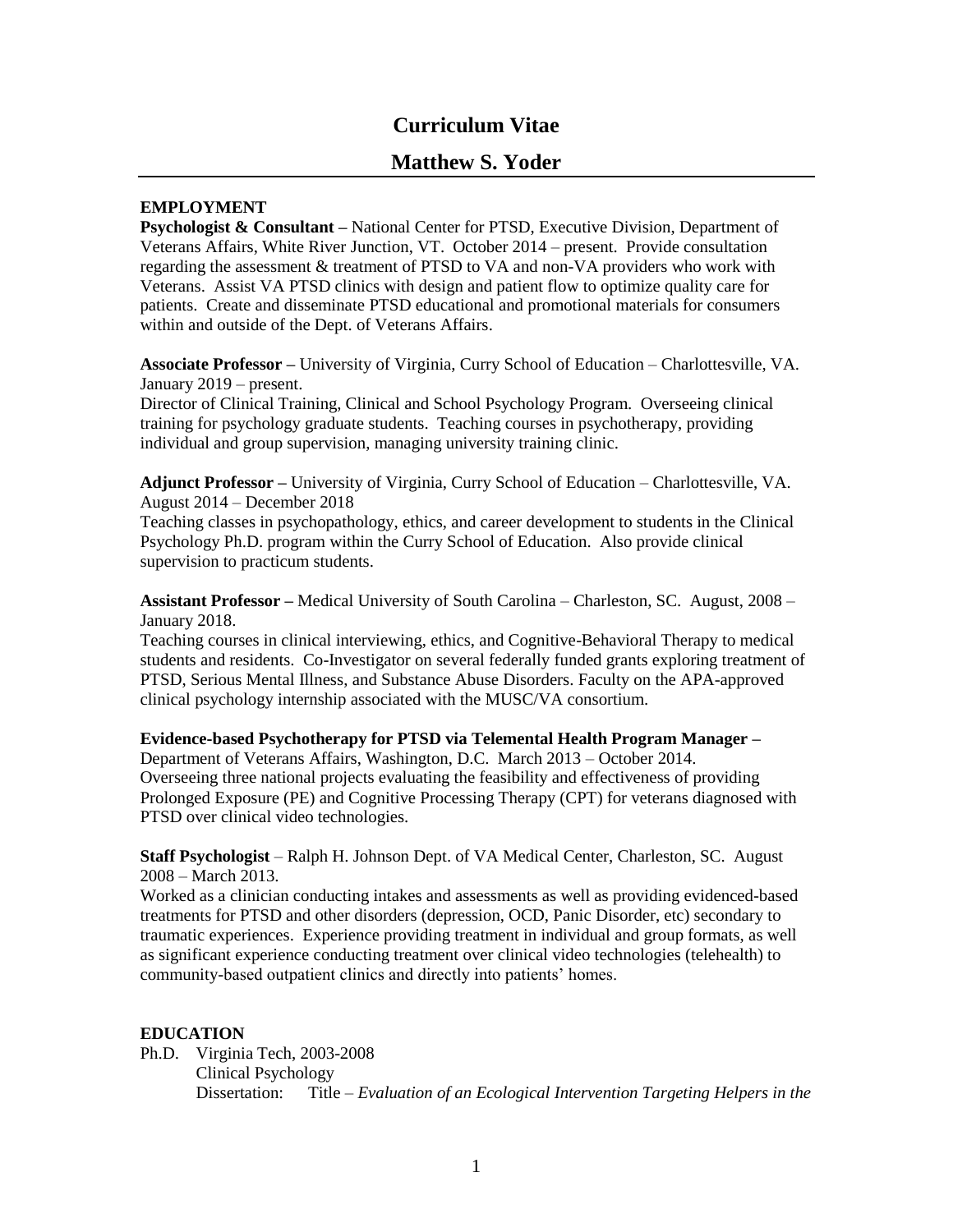*Aftermath of Disasters* Advisor – *Danny Axsom, Ph.D.*

- M.A. Eastern New Mexico University, 2001-2003 Major: Psychology Thesis: Title – *The Effects of Automatic Stereotype Activation on Conscious Tasks* Advisor – *Leslie Gill, Ph.D.*
- B.S. Eastern Mennonite University, 1995-1999 Major: Psychology Minor: Biology

### **GRANTS**

Department of Veterans Affairs: Veterans Health Administration, **Yoder, M.** (PI) 8/2011 – 9/2013

*Comparing Mindfulness-based PTSD Treatment (MBPT) to Prolonged Exposure (PE) for combat related PTSD: A pilot study.*

The project is a two-year clinical demonstration grant to study mindfulness-based PTSD treatment (MBPT) in veteran populations. MBPT will be modified to be delievered in an individual setting, in 90 minute sessions and will be compared to treatment-as-usual (PE) in a VA Medical Center PTSD clinic. Psychophysiological measures will also be tested as moderates for treatment outcome. \$517,300

Church World Services Foundation Grant **Yoder, M.** (PI) 3/2006 – 4/2008

*Evaluation of an Ecological Intervention Targeting Helpers in the Aftermath of Disasters.* The purpose of this study was to evaluate the effectiveness of a community level intervention aimed at helpers in the aftermath of natural and human-made disasters. Helpers (e.g., refugee workers, clergy, medical personnel, etc) from multiple disaster sites around the world (e.g., Kosovo, Sudan, Thailand) were trained in trauma healing and assessed for changes in knowledge, skills, and practices. \$16,000.

#### **PUBLICATIONS**

- Sayer, N. A., Bernardy, N. C., **Yoder, M. S**., Schnurr, P. P…(under review). An Intervention to Improve Access to Evidence-Based Psychotherapies for Posttraumatic Stress Disorder: Protocol for a Proof of Concept Quasi-Experimental Quality. *Implementation Science*.
- Yoder, M. S. & Turner, T. R. (2014). Assessment via telemental health technology. In S. Bush (Ed.), *Psychological Assessment of Veterans* (pp 159-173). New York: Oxford.
- Soltis, K., Acierno, R., Gros, D. F., **Yoder, M. S.,** & Tuerk, P. W. (2014). Post-traumatic stress disorder: Ethical and legal relevance to the criminal justice system. *The Journal of Law, Medicine, & Ethics, 42(2)*, 147-154.
- **Yoder, M. S.** (2014). Treating PTSD: Clinician Response. In L. Grossman & S. Walfish (Eds*), Translating Psychological Research into Practice* (pp. 249-252). New York, NY: Springer.
- Tuerk, P. W. Hall, B. J., Nagae, N, McCauley, J. L., **Yoder, M. S**., Rauch, S. A. M., Acierno, R. & Dussich, J. (2013). Forty Days after the Great East Japan Earthquake: Field Research Investigating Community Engagement and Traumatic Stress Screening in a Post-Disaster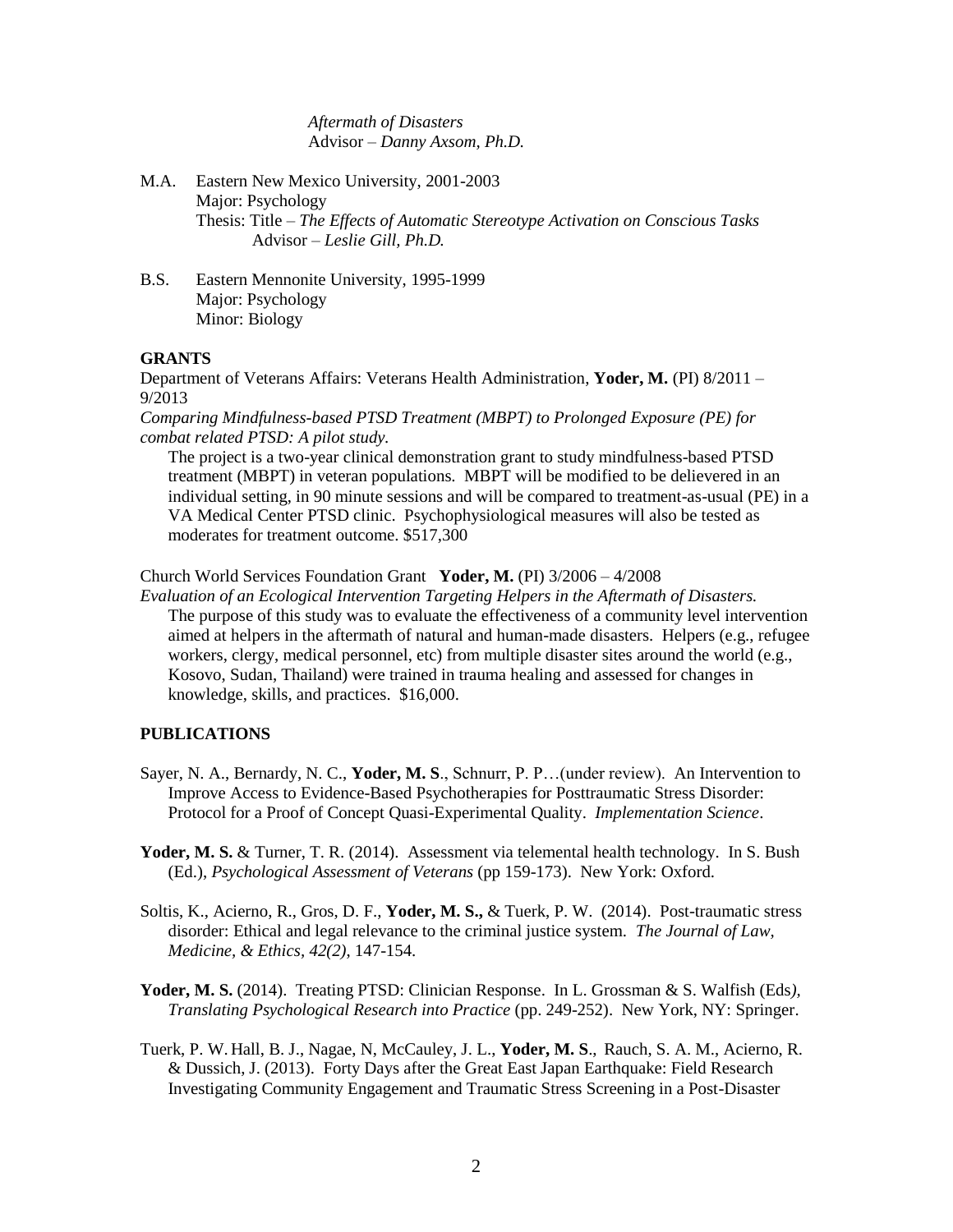Community Mental Health Training. *International Journal of Psychiatry in Medicine, 45,*  159-174*.*

- **Yoder, M**. **S**., Lozano, B. E., Center, K. B., Miller, A., Acierno, R., & Tuerk, P.W. (2013). Effectiveness of Prolonged Exposure for PTSD in Older Veterans. *International Journal of Psychiatry in Medicine, 45(2),* 111-124.
- Tuerk, P. W., Wangelin, B., Rauch, S. A. M., Dismuke, C. E., **Yoder, M. S.,** Myrick, H., Eftekhari, A., Acierno, R. (2013). Health service utilization before and after evidence-based treatment for PTSD. *Psychological Services, 10*, 401-409.
- **Yoder, M. S.,** Axsom, D., & Tuerk, P. W. (2012). Evaluation of an ecological intervention targeting helpers in the aftermath of disasters. *International Perspectives in Victimology, 6(2)* 22-28.
- Yoder, M. S., Tuerk, P. W., Rauch, S. A. M., & Hall, B. H. (2012). Ecological collaborations: Mental health response to the great east Japan earthquake. *International Perspectives in Victimology, 6(2),* 8-9.
- **Yoder, M**. **S**., Tuerk, P.W., Grubaugh, A., Price, M., Strachan, M., Myrick, H., & Acierno, R. (2012). Prolonged Exposure for Combat-Related Posttraumatic Stress Disorder: Comparing Outcomes for Veterans of Different Wars. *Psychological Services 9(1),* 16-25.
- Tuerk, P.W., **Yoder, M. S**., Grubaugh, A., Myrick, H., Acierno, R. (2011). Prolonged exposure therapy for combat-related posttraumatic stress disorder: An examination of treatment effectiveness for veterans of the wars in Afghanistan and Iraq. *Journal of Anxiety Disorders, 25,* 397-403.
- Gros, D.F., **Yoder, M. S**., Tuerk, P.W., Lozano, B.E., & Acierno, R. (2011). Exposure therapy for PTSD delivered to veterans via telehealth: Predictors of treatment completion and outcome. *Behavior Therapy, 42,* 276-283.
- **Yoder, M. S.**, Tuerk, P., & Acierno, R. (2010). Prolonged exposure with a WWII veteran: 60 years of guilt and feelings of inadequacy. *Clinical Case Studies, 9(6),* 457-467*.*
- Tuerk, P., **Yoder, M. S**., Ruggiero, K.J., Gros, D., & Acierno, R. (2010). A pilot study of prolonged exposure therapy for posttraumatic stress disorder delivered via telehealth technology. *Journal of Traumatic Stress, 23,* 116-123*.*
- Gros, D., Tuerk, P., **Yoder**, **M**.**S**, & Acierno, R (2010). Specificity of posttraumatic stress disorder (PTSD) symptoms: An investigation of comorbidity between PTSD and depression in combat veterans. In C.M. Hunter, C.L. Hunter, & R. Kessler (Eds): *Handbook of Clinical Psychology Competencies Vol. 2.* New York: Springer.
- **Yode**r, **M**. **S.**, Best, C., Shealy, R., Garr, D., & Schmidt, M. (2009). When disaster strikes: Bridging the hospital preparedness gap. *Journal of Emergency Management, 7(4),* 46-50.
- **Yoder**, **M**., & Jones, R.T. (2009). Self-care for personnel working with displaced populations. *Domestic Disaster Displacement (3D) Manual: Working With People Who Have Been Displaced*. National Child Traumatic Stress Network.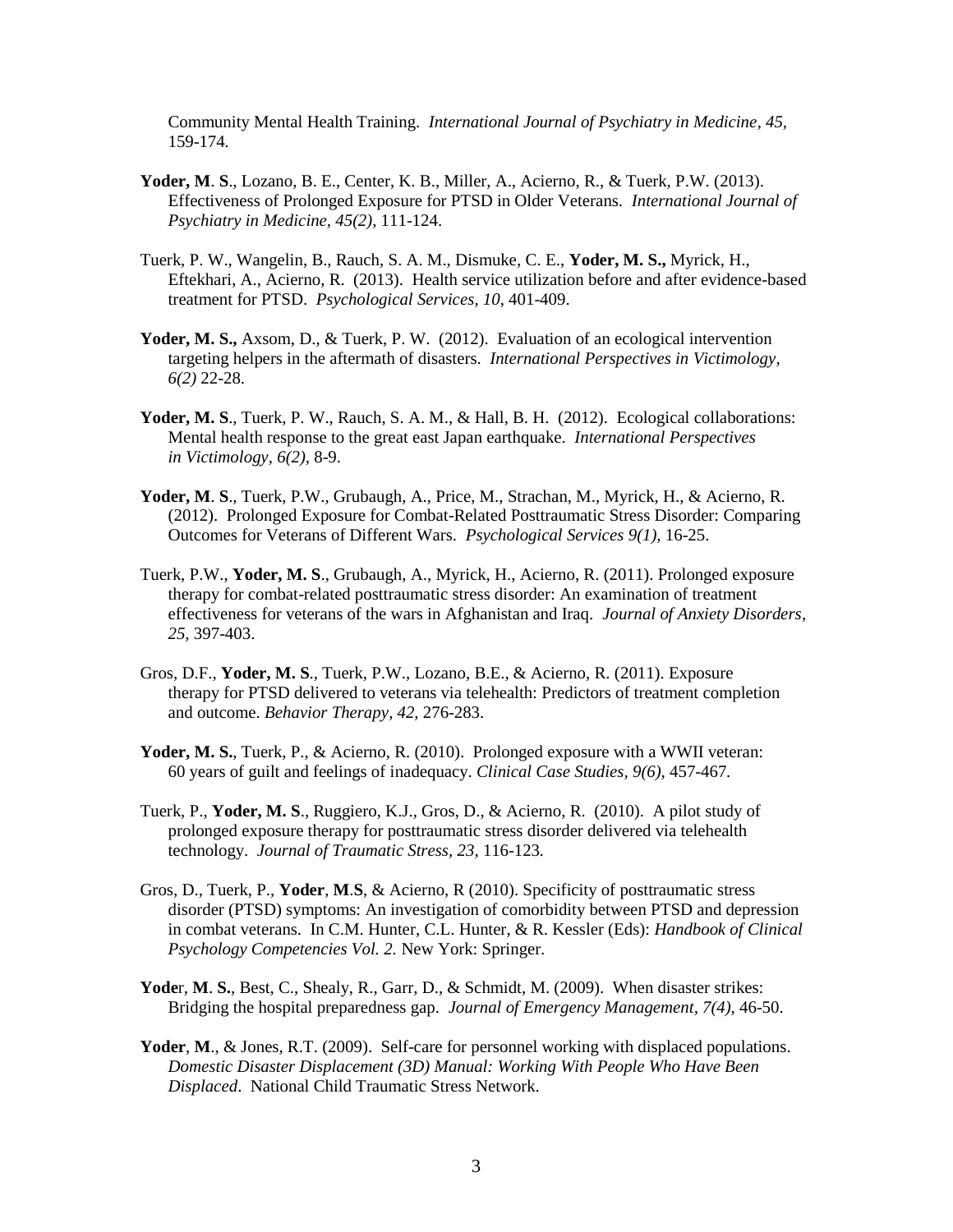#### **RECENT PRESENTATIONS AND PAPERS**

- **Yoder, M.S.,** Norman, S., McKee, T., & Maieritsch, K. (2018). Consultation related to improvements in implementation of evidence-based practices for PTSD. Poster presented at the International Society of Traumatic Stress Studies (ISTSS) National Meeting, November 8-10, Washington, D.C.
- Yoder, M.S., & Bernardy, N. (2017). Outpatient PTSD Treatment: Characteristics of VA Outpatient PTSD clinics. Poster presented at the International Society of Traumatic Stress Studies (ISTSS) National Meeting, November 9-11, Chicago, IL.
- Yoder, M.S., & Tuerk, P.W. (2016). Home-based PTSD treatment: Predictors of treatment outcome. Poster presented at the International Society of Traumatic Stress Studies (ISTSS) National Meeting, November 10-12, Dallas, TX.
- **Yoder, M.S.,** Birks, A., & Tuerk, P. W. (2015). Home-based Treatment for PTSD with Veterans: Processes and Treatment Outcomes. Poster presented at the International Society of Traumatic Stress Studies (ISTSS) National Meeting, November 5-7, New Orleans, LA.
- **Yoder, M.S.,** Center, K., Lozano, B., Peluso-Abbott, S., & Acierno, R., Tuerk, P.W. (2013). Effectiveness of Prolonged Exposure therapy for PTSD in Older Adults. Paper presented at the American Association of Geriatric Psychiatry Annual Meeting, March 14-17, Los Angeles, CA.
- Yoder, M.S., Miller, A., Center, K. & Tuerk, P. (2012). Mindfulness-based PTSD Treatment: Outpatient, Individualized Therapy for Veterans with PTSD. Presentation at the Association of Behavioral and Cognitive Therapies (ABCT) National Meeting, November 15-18, Inner Harbor, MD.
- Acierno, R., Tuerk., P. W., **Yoder, M. S**., & Yuen, E. (2012). Home-based telemedicine delivery of evidence-based psychotherapy for comorbid PTSD and depression: Results from an ongoing large scale RCT. Paper presented at the Annual Conference of the Society for the Study of Anxiety and Stress, September, Valencia, Spain.
- **Yoder, M.S.** (2011). *PTSD treatment: results across different (and potentially difficult) populations.* Presentation at VA HSR&D 2011 National Meeting, August 23-25, Baltimore, MD.
- **Yoder, M. S.,** Tuerk, P. W., Rauch, S. A. M., Hall, B. H. (2011). *Mental Health Following Disaster: Working with Survivors of Extreme Events.* Invited talk at the Tokiwa Victimology Institute, April, Tokiwa University, Mito, Japan.
- Price, M., Gros, D. F., Strachan, M., Tuerk, P. W., **Yoder, M**., Ruggerio, K. J., Egede, L. E., Lejuez, C.W., Acierno, R. (2011). Comparison of general health outcomes for African Americans and Caucasians after outpatient treatment for PTSD. Poster presented at the VA HSR&D 2011 National Meeting, February, Baltimore, MD.
- **Yoder, M.** (2010). *Veterans in the Pews: Reintegration issues within the Church.* Invited training at ecumenical caucus of clergy. April 17-18, Raleigh, NC.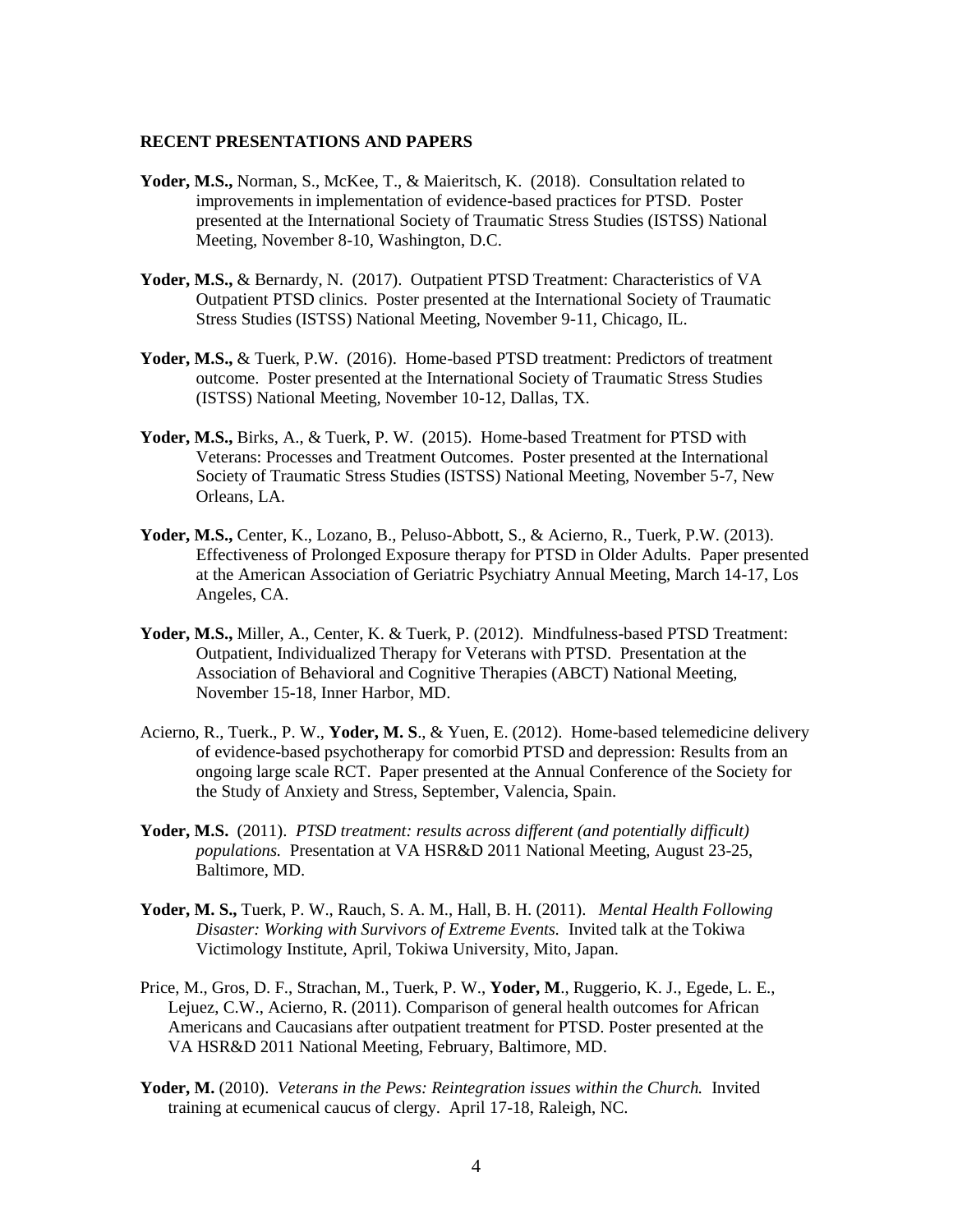- Tuerk, P.W, **Yoder, M.,** Acierno, R. (2010). *Best Practice in Training Unlicensed Mental Health Clinicians: Teaching Empirically Supported Treatments*. Symposium Presentation at the 2010 National VA Mental Health Conference: Implementing a Public Health Model for Meeting the Mental Health Needs of Veterans, July 28, 2010, Baltimore MD.
- **Yoder, M**., Tuerk, P., Ruggiero, K., & Acierno, R. (2009). *Prolonged Exposure for Combat-Related PTSD: Differences in live vs. telehealth treatment delivery.* Paper presented at International Society for Traumatic Stress Studies Conference, November 5-7, Atlanta, GA.
- Grubaugh, A. & **Yoder, M**. (2009). *Open Trial of Prolonged Exposure Among Patients with Severe Mental Illness.* Paper presented at International Society for Traumatic Stress Studies Conference, November 5-7, Atlanta, GA.
- **Yoder, M.,** Yoder, C., & Axsom, D. (2009). *Helping Helpers: Evaluation of an Ecological Approach to Disaster Intervention.* Paper accepted for oral presentation at International Conference on Coping and Resilience, October, 3-6, Dubrovnik-Cavtat, Croatia.

# **JOURNAL REVIEWS**

| $2008 - current$ | Journal of Traumatic Stress     |
|------------------|---------------------------------|
| $2008 - 2011$    | Clinical Case Studies           |
| $2009$ - current | Journal of Emergency Management |
| $2010 - current$ | <b>Psychological Services</b>   |

# **CURRENT RESEARCH INTERESTS**

I am broadly interested in the area of trauma psychology, exploring how extreme events affect human cognition and behavior. In particular, I am interested in the application of science to the treatment of PTSD and in the use of evidence-based psychotherapies for PTSD. In addition, I am interested in disasters and the effects natural and human-made, large-scale traumatic events have on communities and individuals. I am interested in ways in which the field of psychology can best respond to the mental health needs of those impacted by such events, including alternatives to clinic-based, medical models of intervention.

## **CLINICAL EXPERIENCE**

**Clinical Psychologist – Private Practice.** Charleston, SC and Charlottesville, VA. August 2009 – present. Providing evidence-based psychotherapy for a range of psychological disorders in adults, adolescents, and families. Specializing in PTSD and other anxiety disorders across age ranges.

**Staff Psychologist** – Ralph H. Johnson Dept. of Veterans Affairs Medical Center, Charleston, SC. August 2008 – March 2013. Worked as a clinician conducting intakes and assessments as well as providing evidenced-based treatments for PTSD and other disorders (depression, OCD, Panic Disorder, etc) secondary to traumatic experiences. Experience providing treatment in individual and group formats, as well as significant experience conducting treatment over clinical video technologies (telehealth) to community-based outpatient clinics and directly into patients' homes.